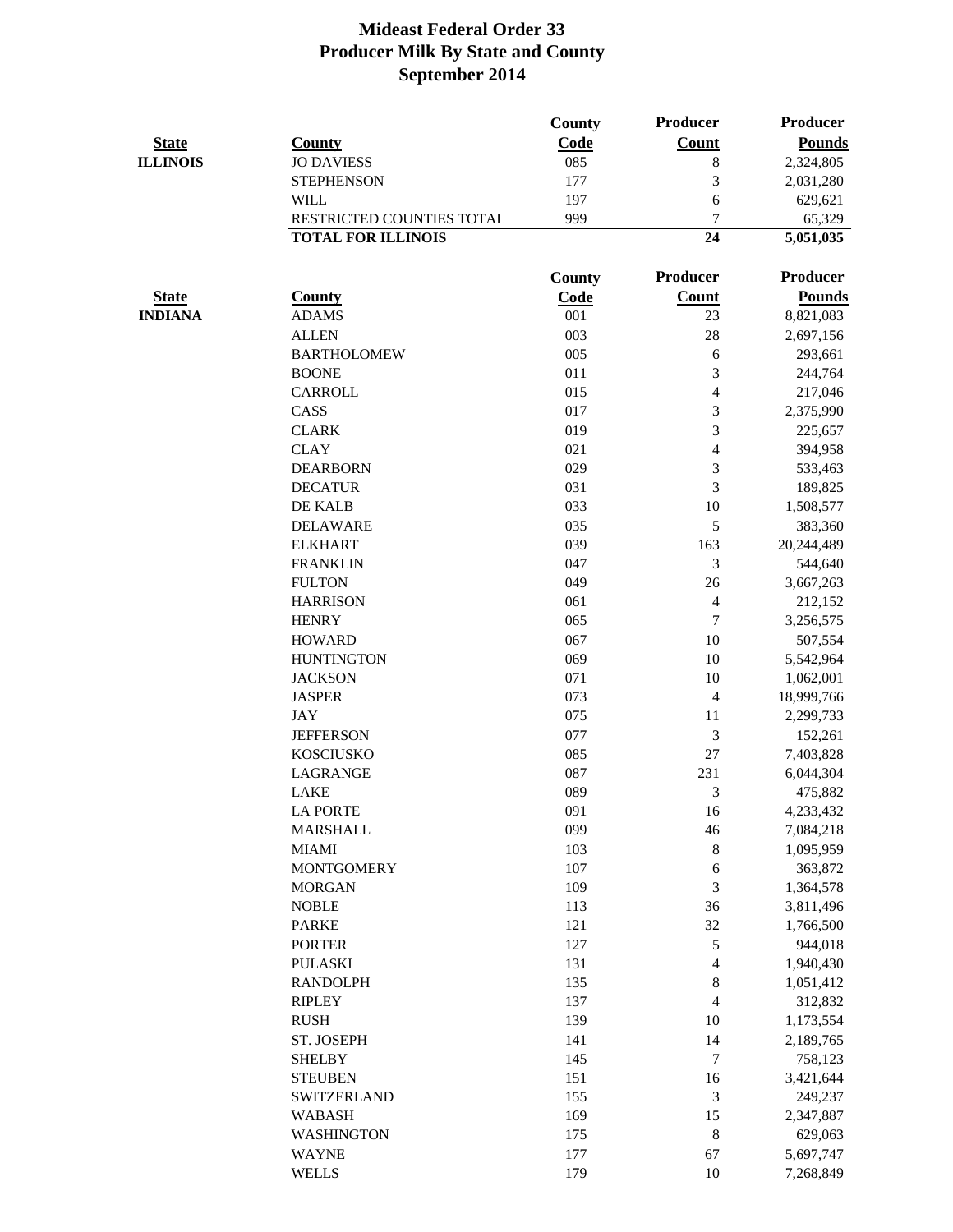|                                 |                                                        | County        |                   | <b>Producer</b>   |
|---------------------------------|--------------------------------------------------------|---------------|-------------------|-------------------|
| <b>State</b>                    | <b>County</b>                                          | Code          | <b>Count</b>      | <b>Pounds</b>     |
| <b>INDIANA</b>                  | <b>WHITE</b>                                           | 181           | 3                 | 308,371           |
|                                 | <b>WHITLEY</b>                                         | 183           | 10                | 1,970,393         |
|                                 | RESTRICTED COUNTIES TOTAL                              | 999           | 29                | 29,017,964        |
|                                 | <b>TOTAL FOR INDIANA</b>                               |               | 967               | 167,300,296       |
|                                 |                                                        | <b>County</b> | Producer          | <b>Producer</b>   |
| <b>State</b>                    | <b>County</b>                                          | Code          | <b>Count</b>      | <b>Pounds</b>     |
| <b>IOWA</b>                     | <b>DUBUQUE</b>                                         | 061           | 9                 | 1,561,522         |
|                                 | <b>WAYNE</b>                                           | 185           | 3                 | 6,646             |
|                                 | RESTRICTED COUNTIES TOTAL                              | 999           | $\overline{7}$    | 465,459           |
|                                 | <b>TOTAL FOR IOWA</b>                                  |               | 19                | 2,033,627         |
|                                 |                                                        | <b>County</b> | Producer          | <b>Producer</b>   |
| <b>State</b>                    | <b>County</b>                                          | <b>Code</b>   | <b>Count</b>      | <b>Pounds</b>     |
| <b>KENTUCKY</b>                 | <b>CHRISTIAN</b>                                       | 047           | 7                 | 34,841            |
|                                 | <b>FLEMING</b>                                         | 069           | 8                 | 532,754           |
|                                 | <b>MASON</b>                                           | 161           | $\overline{4}$    | 341,020           |
|                                 | <b>ROBERTSON</b>                                       | 201           | 5                 | 175,824           |
|                                 |                                                        |               | 7                 |                   |
|                                 | <b>TODD</b>                                            | 219           |                   | 63,694            |
|                                 | RESTRICTED COUNTIES TOTAL<br><b>TOTAL FOR KENTUCKY</b> | 999           | 12<br>43          | 196,118           |
|                                 |                                                        |               |                   | 1,344,251         |
|                                 |                                                        | <b>County</b> | Producer          | Producer          |
| <b>State</b>                    | <b>County</b>                                          | Code          | Count             | <b>Pounds</b>     |
| <b>MARYLAND</b>                 | 1/ GARRETT                                             | 023           | 38                | 2,379,975         |
| 1/ Includes Restricted Counties | <b>TOTAL FOR MARYLAND</b>                              |               | 38                | 2,379,975         |
|                                 |                                                        | <b>County</b> | Producer          | <b>Producer</b>   |
| <b>State</b>                    | <b>County</b>                                          | Code          | <b>Count</b>      | <b>Pounds</b>     |
| 2/ MASSACHUSETTS                | <b>RESTRICTED</b>                                      |               | <b>RESTRICTED</b> | <b>RESTRICTED</b> |
|                                 |                                                        | <b>County</b> | <b>Producer</b>   | Producer          |
| <b>State</b>                    | <b>County</b>                                          | Code          | <b>Count</b>      | <b>Pounds</b>     |
| <b>MICHIGAN</b>                 | <b>ALCONA</b>                                          | 001           | $\boldsymbol{7}$  | 1,642,749         |
|                                 | <b>ALGER</b>                                           | 003           | 3                 | 152,885           |
|                                 | <b>ALLEGAN</b>                                         | 005           | $70\,$            | 27,844,101        |
|                                 | <b>ALPENA</b>                                          | 007           | 34                | 5,156,184         |
|                                 | <b>ANTRIM</b>                                          | 009           | $\overline{4}$    | 1,212,765         |
|                                 | <b>ARENAC</b>                                          | 011           | 22                | 6,335,531         |
|                                 | <b>BARAGA</b>                                          | 013           | $\overline{4}$    | 381,299           |
|                                 | <b>BARRY</b>                                           | 015           | 31                | 28,617,025        |
|                                 | <b>BAY</b>                                             | 017           | $\boldsymbol{7}$  | 1,921,796         |
|                                 | <b>BERRIEN</b>                                         | 021           | 8                 | 3,075,593         |
|                                 | <b>BRANCH</b>                                          | 023           | 24                | 3,982,945         |
|                                 | <b>CALHOUN</b>                                         | 025           | 20                | 9,544,826         |
|                                 | CASS                                                   | 027           | 6                 | 199,937           |
|                                 | <b>CHARLEVOIX</b>                                      | 029           | 5                 | 925,435           |
|                                 | <b>CHEBOYGAN</b>                                       | 031           | 5                 | 732,944           |
|                                 | <b>CHIPPEWA</b>                                        | 033           | 9                 | 845,541           |
|                                 | <b>CLARE</b>                                           | 035           | 27                | 1,973,423         |
|                                 | <b>CLINTON</b>                                         | 037           | 63                | 50,949,447        |
|                                 | <b>DELTA</b>                                           | 041           | 6                 | 641,577           |
|                                 | <b>EATON</b>                                           | 045           | 25                | 2,114,670         |
|                                 | <b>EMMET</b>                                           | 047           | 3                 | 425,976           |
|                                 | <b>GENESEE</b>                                         | 049           | $\overline{7}$    | 1,889,281         |
|                                 |                                                        |               |                   |                   |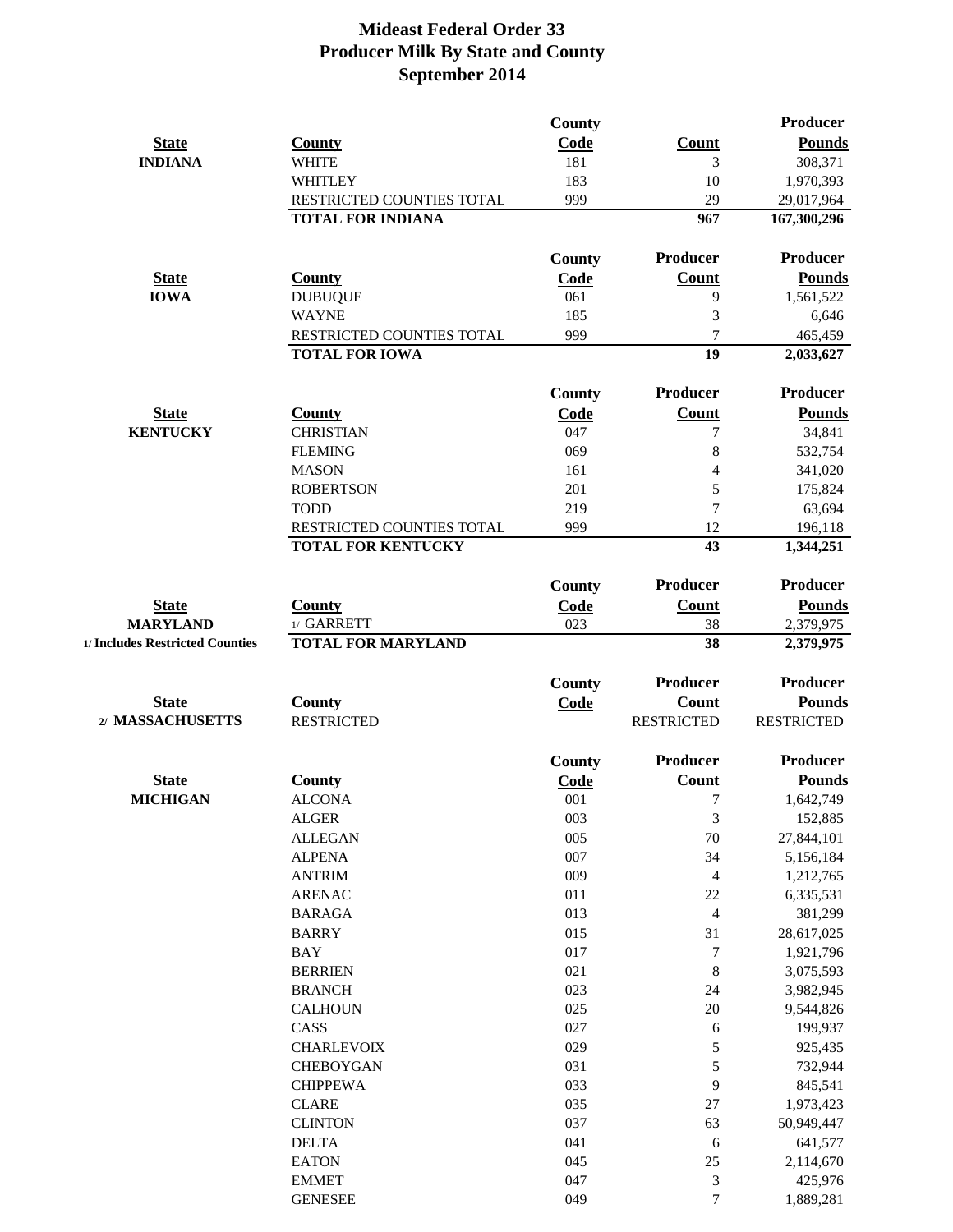|                  |                            | <b>County</b> | <b>Producer</b> | <b>Producer</b> |
|------------------|----------------------------|---------------|-----------------|-----------------|
| <b>State</b>     | <b>County</b>              | Code          | <b>Count</b>    | <b>Pounds</b>   |
| <b>MICHIGAN</b>  | <b>GLADWIN</b>             | 051           | 10              | 1,133,227       |
|                  | <b>GRAND TRAVERSE</b>      | 055           | 4               | 281,311         |
|                  | <b>GRATIOT</b>             | 057           | 38              | 60,193,602      |
|                  | <b>HILLSDALE</b>           | 059           | 34              | 5,668,263       |
|                  | <b>HURON</b>               | 063           | 81              | 73,289,299      |
|                  | <b>INGHAM</b>              | 065           | 27              | 8,217,425       |
|                  | <b>IONIA</b>               | 067           | 52              | 32,306,304      |
|                  | <b>IOSCO</b>               | 069           | 12              | 721,801         |
|                  | <b>ISABELLA</b>            | 073           | 41              | 12,288,852      |
|                  | <b>JACKSON</b>             | 075           | 19              | 5,564,570       |
|                  | <b>KALAMAZOO</b>           | 077           | 6               | 10,571,577      |
|                  | <b>KENT</b>                | 081           | 35              | 14,032,676      |
|                  | <b>LAPEER</b>              | 087           | 29              | 3,464,219       |
|                  | <b>LEELANAU</b>            | 089           | $\overline{4}$  | 249,539         |
|                  | <b>LENAWEE</b>             | 091           | 27              | 18,414,933      |
|                  | <b>LIVINGSTON</b>          | 093           | 12              | 4,313,080       |
|                  | <b>MACKINAC</b>            | 097           | 5               | 1,364,722       |
|                  | <b>MACOMB</b>              | 099           | 8               | 492,427         |
|                  | <b>MASON</b>               | 105           | 18              | 1,329,796       |
|                  | <b>MECOSTA</b>             | 107           | 27              | 5,887,449       |
|                  | <b>MENOMINEE</b>           | 109           | 16              | 4,780,514       |
|                  | <b>MIDLAND</b>             | 111           | 3               | 1,580,362       |
|                  | <b>MISSAUKEE</b>           | 113           | 44              | 26,473,642      |
|                  | <b>MONROE</b>              | 115           | 5               | 697,790         |
|                  | <b>MONTCALM</b>            | 117           | 55              | 14,077,242      |
|                  | <b>MONTMORENCY</b>         | 119           | 8               | 1,197,923       |
|                  | <b>MUSKEGON</b>            | 121           | 16              | 16,678,197      |
|                  | <b>NEWAYGO</b>             | 123           | 54              | 17,386,986      |
|                  | <b>OCEANA</b>              | 127           | 9               | 781,114         |
|                  | <b>OGEMAW</b>              | 129           | 42              | 11,735,799      |
|                  | <b>OSCEOLA</b>             | 133           | 44              | 11,929,464      |
|                  | <b>OSCODA</b>              | 135           | 12              | 717,964         |
|                  | <b>OTTAWA</b>              | 139           | 65              | 51,303,349      |
|                  | PRESQUE ISLE               | 141           | $\tau$          | 1,321,980       |
|                  | <b>SAGINAW</b>             | 145           | 16              | 4,036,366       |
|                  | <b>ST. CLAIR</b>           | 147           | 13              | 2,201,550       |
|                  | ST. JOSEPH                 | 149           | 23              | 3,933,490       |
|                  | <b>SANILAC</b>             | 151           | 114             | 37,068,875      |
|                  | <b>SHIAWASSEE</b>          | 155           | 17              | 4,928,734       |
|                  | <b>TUSCOLA</b>             | 157           | 40              | 16,345,680      |
|                  | <b>VAN BUREN</b>           | 159           | 11              | 4,713,736       |
|                  | <b>WASHTENAW</b>           | 161           | 23              | 3,927,772       |
|                  | <b>WEXFORD</b>             | 165           | 12              | 589,306         |
|                  | RESTRICTED COUNTIES TOTAL  | 999           | 10              | 1,108,086       |
|                  | <b>TOTAL FOR MICHIGAN</b>  |               | 1,538           | 649,866,923     |
|                  |                            | <b>County</b> | Producer        | <b>Producer</b> |
| <b>State</b>     | <b>County</b>              | <b>Code</b>   | Count           | <b>Pounds</b>   |
| <b>MINNESOTA</b> | <b>STEARNS</b>             | 145           | 6               | 190,855         |
|                  | <b>TODD</b>                | 153           | 5               | 31,072          |
|                  | RESTRICTED COUNTIES TOTAL  | 999           | 4               | 288,221         |
|                  | <b>TOTAL FOR MINNESOTA</b> |               | 15              | 510,148         |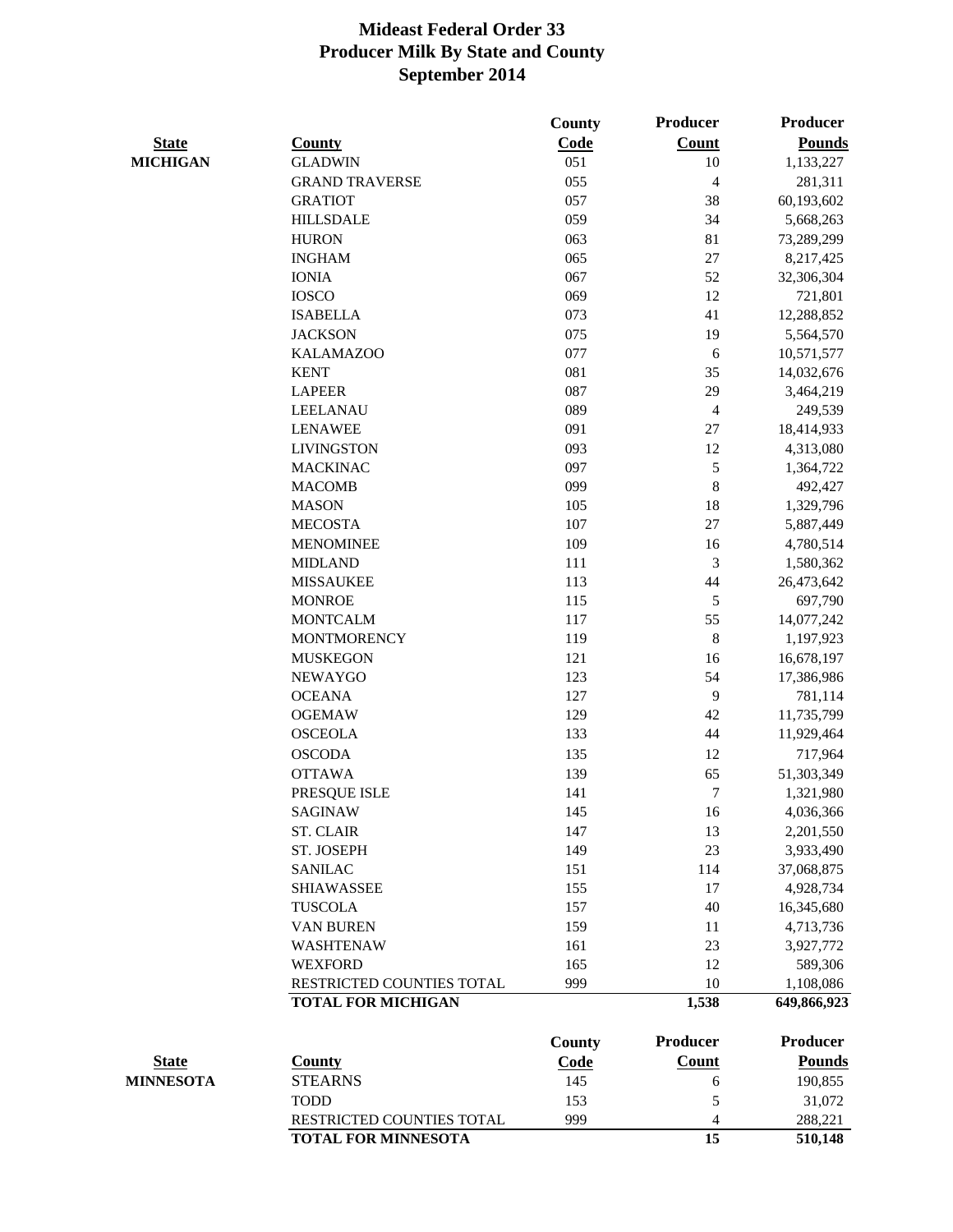| <b>State</b><br><b>MISSOURI</b> | <b>County</b><br><b>RESTRICTED</b> | <b>County</b><br>Code | Producer<br><b>Count</b><br><b>RESTRICTED</b> | Producer<br><b>Pounds</b><br><b>RESTRICTED</b> |
|---------------------------------|------------------------------------|-----------------------|-----------------------------------------------|------------------------------------------------|
|                                 |                                    | <b>County</b>         | <b>Producer</b>                               | Producer                                       |
| <b>State</b>                    | <b>County</b>                      | Code                  | <b>Count</b>                                  | <b>Pounds</b>                                  |
| <b>NEW YORK</b>                 | <b>CATTARAUGUS</b>                 | 009                   | 61                                            | 17,620,834                                     |
|                                 | <b>CHAUTAUQUA</b>                  | 013                   | 164                                           | 26,422,834                                     |
|                                 | <b>ERIE</b>                        | 029                   | 11                                            | 2,829,155                                      |
|                                 | <b>GENESEE</b>                     | 037                   | $\overline{\mathcal{A}}$                      | 4,086,225                                      |
|                                 | <b>LIVINGSTON</b>                  | 051                   | 8                                             | 13, 173, 733                                   |
|                                 | <b>WYOMING</b>                     | 121                   | 21                                            | 25,542,051                                     |
|                                 | RESTRICTED COUNTIES TOTAL          | 999                   | 6                                             | 5,669,436                                      |
|                                 | <b>TOTAL FOR NEW YORK</b>          |                       | 275                                           | 95,344,268                                     |
|                                 |                                    | <b>County</b>         | <b>Producer</b>                               | Producer                                       |
| <b>State</b>                    | <b>County</b>                      | Code                  | <b>Count</b>                                  | <b>Pounds</b>                                  |
| <b>OHIO</b>                     | <b>ADAMS</b>                       | 001                   | 24                                            | 1,478,855                                      |
|                                 | <b>ALLEN</b>                       | 003                   | 5                                             | 1,894,711                                      |
|                                 | <b>ASHLAND</b>                     | 005                   | 53                                            | 12,941,357                                     |
|                                 | <b>ASHTABULA</b>                   | 007                   | 35                                            | 5,611,782                                      |
|                                 | <b>ATHENS</b>                      | 009                   | 12                                            | 801,782                                        |
|                                 | <b>AUGLAIZE</b>                    | 011                   | 43                                            | 5,468,955                                      |
|                                 | <b>BELMONT</b>                     | 013                   | 14                                            | 1,038,896                                      |
|                                 | <b>BROWN</b>                       | 015                   | 11                                            | 706,321                                        |
|                                 | <b>BUTLER</b>                      | 017                   | $\overline{4}$                                | 313,978                                        |
|                                 | <b>CARROLL</b>                     | 019                   | 30                                            | 2,336,974                                      |
|                                 | <b>CHAMPAIGN</b>                   | 021                   | 15                                            | 1,393,802                                      |
|                                 | <b>CLARK</b>                       | 023                   | $\overline{\mathcal{A}}$                      | 7,095,724                                      |
|                                 | <b>CLINTON</b>                     | 027                   | 5                                             | 389,641                                        |
|                                 | <b>COLUMBIANA</b>                  | 029                   | 82                                            | 13,625,481                                     |
|                                 | <b>COSHOCTON</b>                   | 031                   | 27                                            | 2,677,546                                      |
|                                 | <b>CRAWFORD</b>                    | 033                   | 9                                             | 2,732,013                                      |
|                                 | <b>DARKE</b>                       | 037                   | 50                                            | 12,917,247                                     |
|                                 | <b>DEFIANCE</b>                    | 039                   | 12                                            | 8,252,104                                      |
|                                 |                                    | 041                   |                                               |                                                |
|                                 | <b>DELAWARE</b>                    | 045                   | 4                                             | 263,361                                        |
|                                 | <b>FAIRFIELD</b><br><b>FAYETTE</b> | 047                   | 9<br>3                                        | 536,196                                        |
|                                 |                                    | 051                   |                                               | 537,456                                        |
|                                 | <b>FULTON</b>                      | 053                   | 11<br>$\boldsymbol{7}$                        | 3,533,015                                      |
|                                 | <b>GALLIA</b>                      |                       |                                               | 410,296                                        |
|                                 | <b>GEAUGA</b>                      | 055                   | 58                                            | 3,702,660                                      |
|                                 | <b>GREENE</b>                      | 057<br>059            | $\boldsymbol{7}$                              | 1,107,591                                      |
|                                 | <b>GUERNSEY</b>                    |                       | $\tau$                                        | 608,315                                        |
|                                 | <b>HANCOCK</b>                     | 063                   | $\ensuremath{\mathfrak{Z}}$                   | 1,121,983                                      |
|                                 | <b>HARDIN</b>                      | 065                   | 9                                             | 13,430,579                                     |
|                                 | <b>HARRISON</b>                    | 067                   | 11                                            | 738,985                                        |
|                                 | <b>HENRY</b>                       | 069                   | 10                                            | 3,020,261                                      |
|                                 | <b>HIGHLAND</b>                    | 071                   | 32                                            | 2,018,625                                      |
|                                 | <b>HOLMES</b>                      | 075                   | 178                                           | 15,013,463                                     |
|                                 | <b>HURON</b>                       | 077                   | 52                                            | 6,094,498                                      |
|                                 | <b>JACKSON</b>                     | 079                   | 6                                             | 144,434                                        |
|                                 | <b>JEFFERSON</b>                   | 081                   | $\boldsymbol{7}$                              | 645,058                                        |
|                                 | <b>KNOX</b>                        | 083                   | 32                                            | 8,314,252                                      |
|                                 | <b>LICKING</b>                     | 089                   | 13                                            | 4,596,939                                      |
|                                 | <b>LOGAN</b>                       | 091                   | 31                                            | 4,029,427                                      |
|                                 | <b>LORAIN</b>                      | 093                   | 18                                            | 1,869,595                                      |
|                                 | <b>MADISON</b>                     | 097                   | 13                                            | 12,147,918                                     |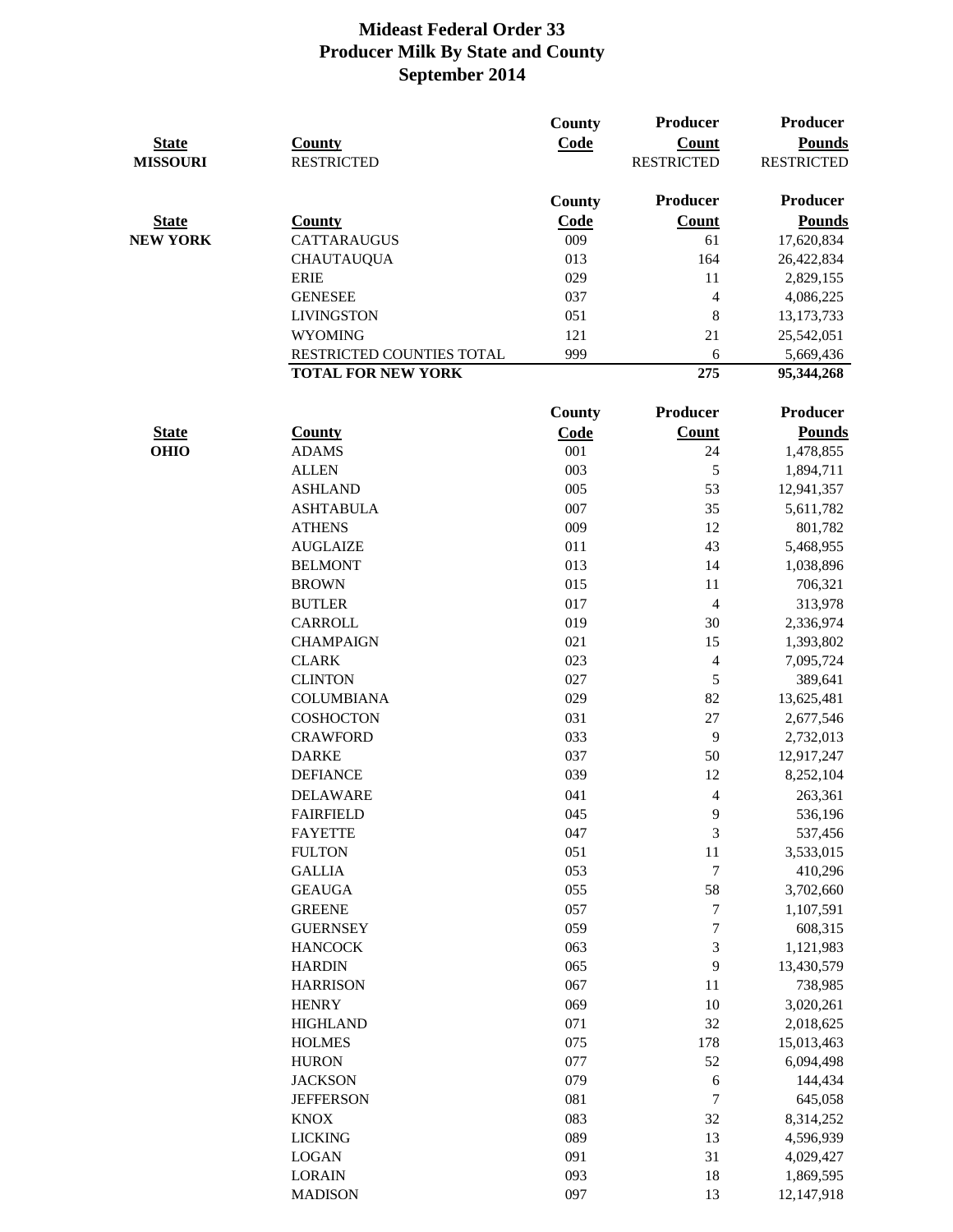|              |                                                    | <b>County</b> | Producer        | Producer                 |
|--------------|----------------------------------------------------|---------------|-----------------|--------------------------|
| <b>State</b> | <b>County</b>                                      | Code          | <b>Count</b>    | <b>Pounds</b>            |
| <b>OHIO</b>  | <b>MAHONING</b>                                    | 099           | 33              | 8,922,251                |
|              | <b>MARION</b>                                      | 101           | 6               | 6,683,369                |
|              | <b>MEDINA</b>                                      | 103           | 22              | 3,615,396                |
|              | <b>MEIGS</b>                                       | 105           | 6               | 589,211                  |
|              | <b>MERCER</b>                                      | 107           | 112             | 29,735,903               |
|              | <b>MIAMI</b>                                       | 109           | 10              | 1,176,149                |
|              | <b>MONROE</b>                                      | 111           | 13              | 756,229                  |
|              | <b>MORGAN</b>                                      | 115           | 7               | 1,463,721                |
|              | <b>MORROW</b>                                      | 117           | 9               | 2,562,146                |
|              | <b>MUSKINGUM</b>                                   | 119           | 16              | 1,154,246                |
|              | <b>PAULDING</b>                                    | 125           | 9               | 15,455,509               |
|              | <b>PERRY</b>                                       | 127           | 3               | 421,029                  |
|              | <b>PICKAWAY</b>                                    | 129           | 9               | 2,578,790                |
|              | <b>PIKE</b>                                        | 131           | 9               | 672,562                  |
|              | <b>PORTAGE</b>                                     | 133           | 14              | 2,960,843                |
|              | <b>PREBLE</b>                                      | 135           | 10              | 1,090,914                |
|              | <b>PUTNAM</b>                                      | 137           | 13              | 5,515,242                |
|              | <b>RICHLAND</b>                                    | 139           | 114             | 11,505,459               |
|              | <b>ROSS</b>                                        | 141           | 9               | 576,521                  |
|              | <b>SANDUSKY</b>                                    | 143           | 10              | 642,255                  |
|              | <b>SCIOTO</b>                                      | 145           | 3               | 264,241                  |
|              | <b>SENECA</b>                                      | 147           | 8               | 753,146                  |
|              | <b>SHELBY</b>                                      | 149           | 48              | 8,826,059                |
|              | <b>STARK</b>                                       | 151           | 80              | 15,606,686               |
|              | <b>TRUMBULL</b>                                    | 155           | 30              | 4,368,942                |
|              | TUSCARAWAS                                         | 157           | 130             | 10,515,856               |
|              | <b>UNION</b>                                       | 159           | 8               | 820,778                  |
|              | <b>VAN WERT</b>                                    | 161           | 10              | 3,736,797                |
|              | <b>WASHINGTON</b>                                  | 167           | 18              | 2,770,197                |
|              | <b>WAYNE</b>                                       | 169           | 241             |                          |
|              | <b>WILLIAMS</b>                                    | 171           |                 | 53,599,082               |
|              | <b>WOOD</b>                                        | 173           | 5<br>5          | 5,537,145                |
|              |                                                    |               | $\overline{7}$  | 6,852,142                |
|              | <b>WYANDOT</b>                                     | 175<br>999    | 16              | 642,393                  |
|              | RESTRICTED COUNTIES TOTAL<br><b>TOTAL FOR OHIO</b> |               | 1,999           | 2,091,564<br>380,024,849 |
|              |                                                    |               |                 |                          |
|              |                                                    | County        | <b>Producer</b> | Producer                 |
| <b>State</b> | <b>County</b>                                      | Code          | <b>Count</b>    | <b>Pounds</b>            |
| PENNSYLVANIA | <b>ARMSTRONG</b>                                   | 005           | 29              | 3,892,492                |
|              | <b>BEAVER</b>                                      | 007           | 27              | 1,845,995                |
|              | <b>BEDFORD</b>                                     | 009           | 6               | 96,902                   |
|              | <b>BLAIR</b>                                       | 013           | 19              | 1,627,954                |
|              | <b>BRADFORD</b>                                    | 015           | 22              | 1,507,667                |
|              | <b>BUTLER</b>                                      | 019           | 33              | 3,487,955                |
|              | <b>CAMBRIA</b>                                     | 021           | 8               | 1,432,702                |
|              | <b>CENTRE</b>                                      | 027           | 17              | 804,937                  |
|              | <b>CLARION</b>                                     | 031           | 27              | 2,845,318                |
|              | <b>CLEARFIELD</b>                                  | 033           | 10              | 773,781                  |
|              | <b>CLINTON</b>                                     | 035           | 21              | 897,676                  |
|              | <b>COLUMBIA</b>                                    | 037           | 4               | 15,878                   |
|              | <b>CRAWFORD</b>                                    | 039           | 142             | 19,389,905               |
|              | <b>DAUPHIN</b>                                     | 043           | 7               | 43,515                   |
|              | <b>ELK</b>                                         | 047           | 8               | 522,089                  |
|              | <b>ERIE</b>                                        | 049           | 72              | 5,820,024                |
|              | <b>FAYETTE</b>                                     | 051           | 26              | 2,740,802                |
|              |                                                    |               |                 |                          |